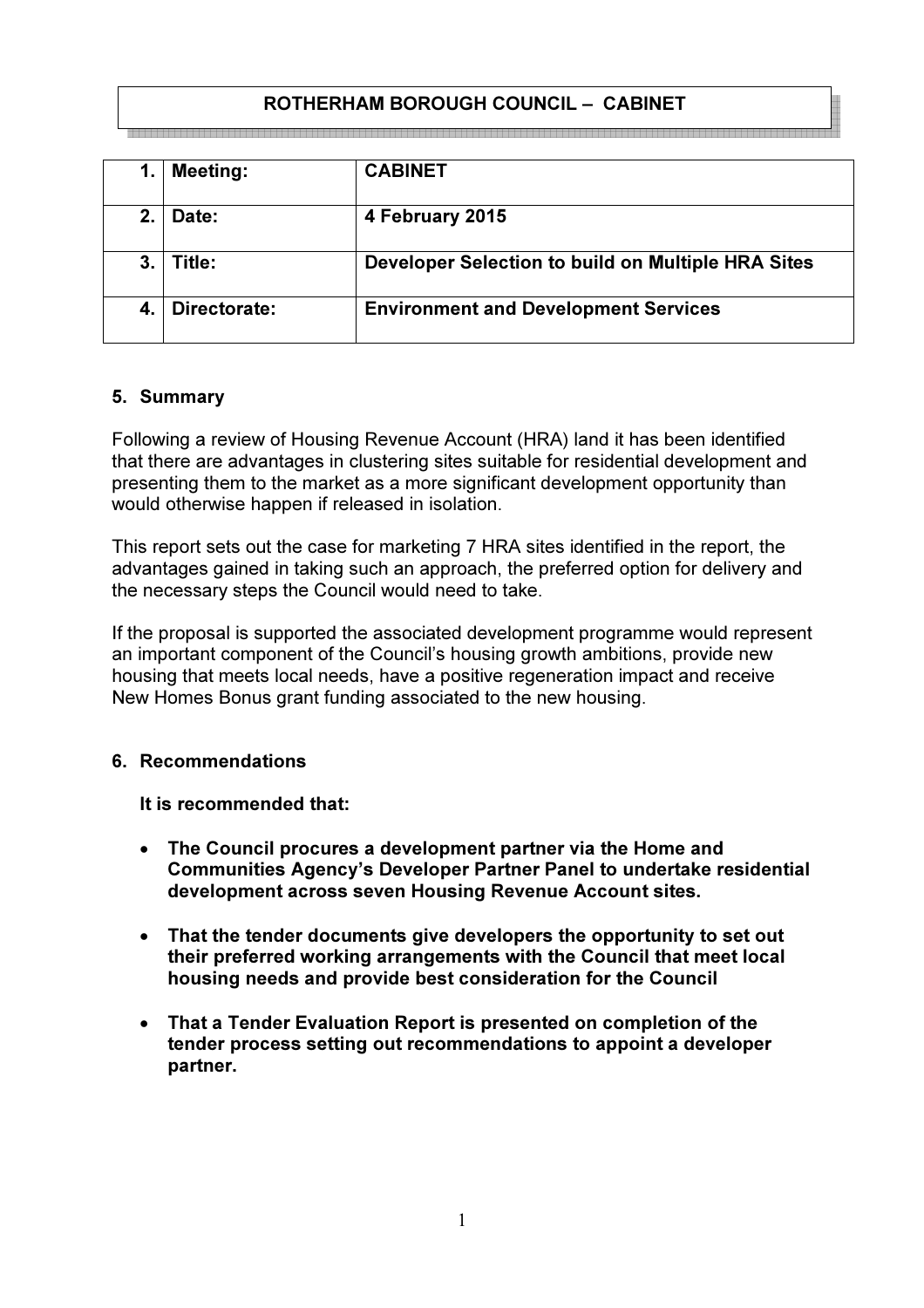# 7. Proposals and Details

# 7.2 Background

Following a review of Housing Revenue Account (HRA) land it was identified that there were over 150 sites across the Borough of various sizes, suitable for delivery of a variety of house types and tenures over the next 3 years. The sites represent an important component of realising the Councils Housing Growth ambitions and to maximise this opportunity the Council has carried out a 'Site Sifting' process to determine the most suitable shape and form of housing for each site.

Analysis of the site sifting has identified there are 31 sites which should be sold on the open market, as they are commercially viable for developers to build housing for sale. In addition to this 49 sites were identified as being suitable for Specialist Social Housing or General needs Social Housing. All these sites range in size and are spread geographically across the Borough. The Council's Land and Property Team have developed a strategy around market release of the sites on the open market, to ensure the Council gets best consideration for its assets and the sites get redeveloped for housing rapidly.

The Council has soft market tested the principle of releasing multiple sites to a developer. The outcome of this has helped the Council understand market interest in this approach and the advantages it would bring and how best to present the opportunity to the market.

### 7.3 Multiple site release

The principle behind this approach is to identify a series of sites that are not connected in any way and bring them to the market collectively. The aim would be to identify a developer who is willing to work across all the sites and deliver a range of housing, whilst meeting the Councils wider regeneration objectives. The sites collectively would need to deliver in excess of 100 homes but no more than 300 to gain market interest and achieve economies of scale.

The benefits of such an approach to the Council are:-

- It can place unviable sites with viable sites to achieve an overall viable development programme.
- Create the potential to maximise asset values through a deferred receipt basis and sharing uplift in values
- Meet local housing needs by agreeing tenure mix and design
- Get more homes delivered by speeding up the development process
- Share profits on an agreed ratio
- Delivers 'Social Value' such as local employment, supply chains and training. Profits can be recycled into community projects

The approach offers developers the chance to:-

- Utilise economies of scale
- Give certainty of delivery and strong market presence
- Improve training, local employment and local supply chain outcomes
- Share risks and rewards
- Unlock Social Value by having a longer term presence in the community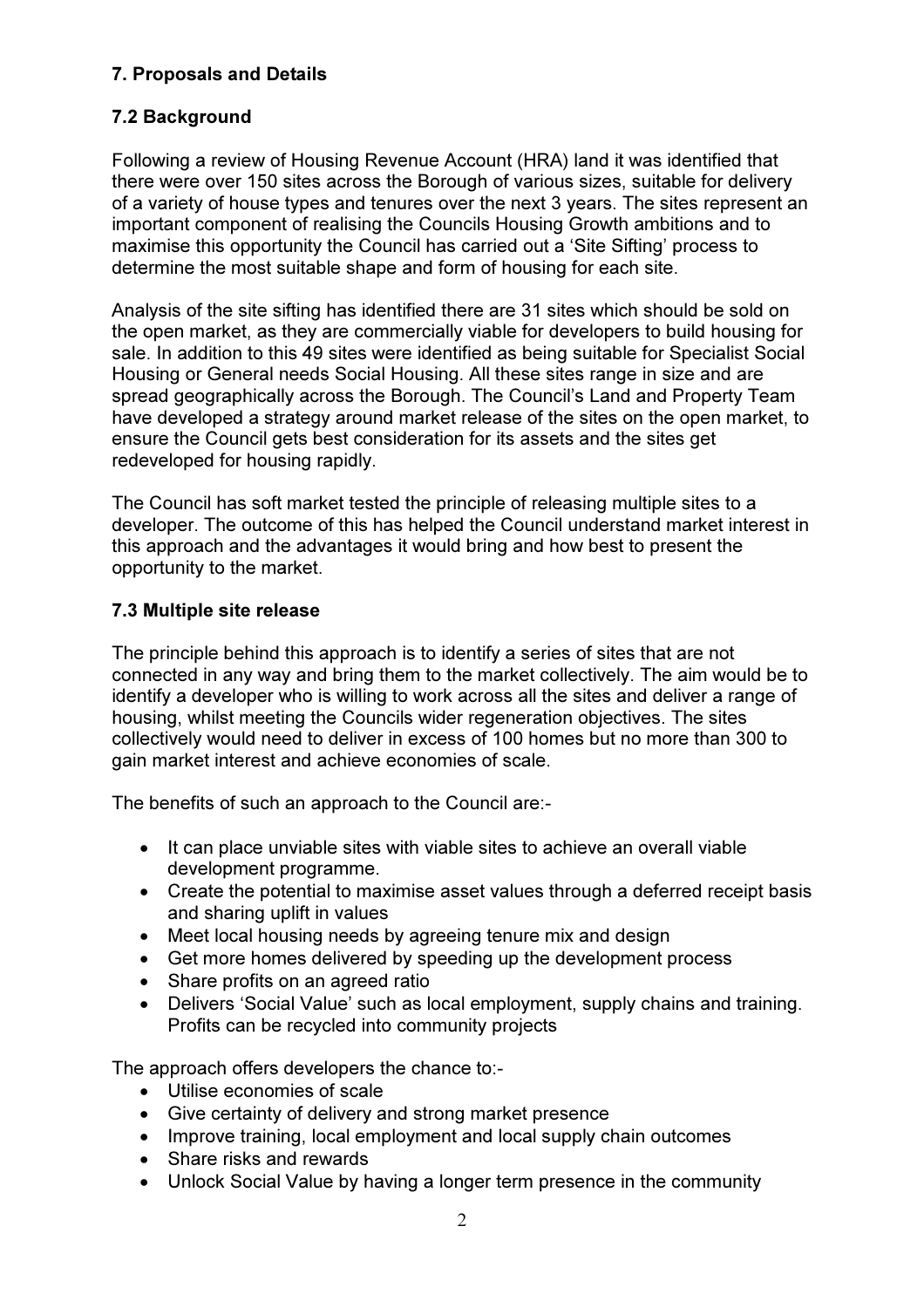# 7.4 The Sites

The site sifting process undergone by the Council has helped to classify the HRA sites in relation to their potential financial viability, deliverability and strategic significance. The sites were classified in 3 categories:

- Sites with high residual land value. These sites will provide the necessary margins to attract developers' interest
- Brownfield sites with a challenging financially viability profile requiring additional financial support or located in low value housing market areas
- Brownfield sites earmarked for new council housing.

On this basis, we suggest the following shortlist of sites:

• 1 High Residual Value site

Keeton Hall Road is a large site formerly used as agricultural land. The site is on the edge of a well-established residential area at Kiveton Park with no known planning constraints. Our viability appraisal indicates that £1.4m residual land value could be achieved (129 units). This site is the anchor site that will support the development of 6 other strategic sites.

• 4 Brownfield sites in need of additional financial support

We selected 2 strategic sites on Rotherview Road/Canklow to consolidate the regeneration impact of the new council housing development that was completed in 2012. These sites require extensive drainage and landscaping interventions. Without £0.6m additional financial support these sites would remain stalled. In addition 2 small infill sites (<14 units) in East Herringthorpe will be presented for open market sale. There are no known remediation problems or planning constraints but low market values in the area will inhibit rapid development if the sites were released in isolation. These sites may take longer to sale and their development is exposed to the risk of a market downturn.

• 2 Sites in the New Build Council Housing programme

We identified two small infill sites in Maltby and Dinnington. The schemes will cross-subsidise 11 council units to be acquired at 55% of their open market value.

| <b>Ref</b>     | <b>Address</b>                                  | <b>Ward</b>                    | <b>Hectares</b> | <b>Approx. house</b><br>numbers |
|----------------|-------------------------------------------------|--------------------------------|-----------------|---------------------------------|
|                | <b>Keeton Hall Road,</b><br><b>Kiveton Park</b> | <b>Wales</b>                   | 3.90            | 129                             |
| 2a             | <b>Rother View Road</b><br>(146-170), Canklow   | <b>Boston</b><br><b>Castle</b> | 0.52            | 16                              |
| 2 <sub>b</sub> | <b>Rother View Road</b>                         | <b>Boston</b>                  | 0.96            | 29                              |

The Housing Cluster scheme can be summarised as follows: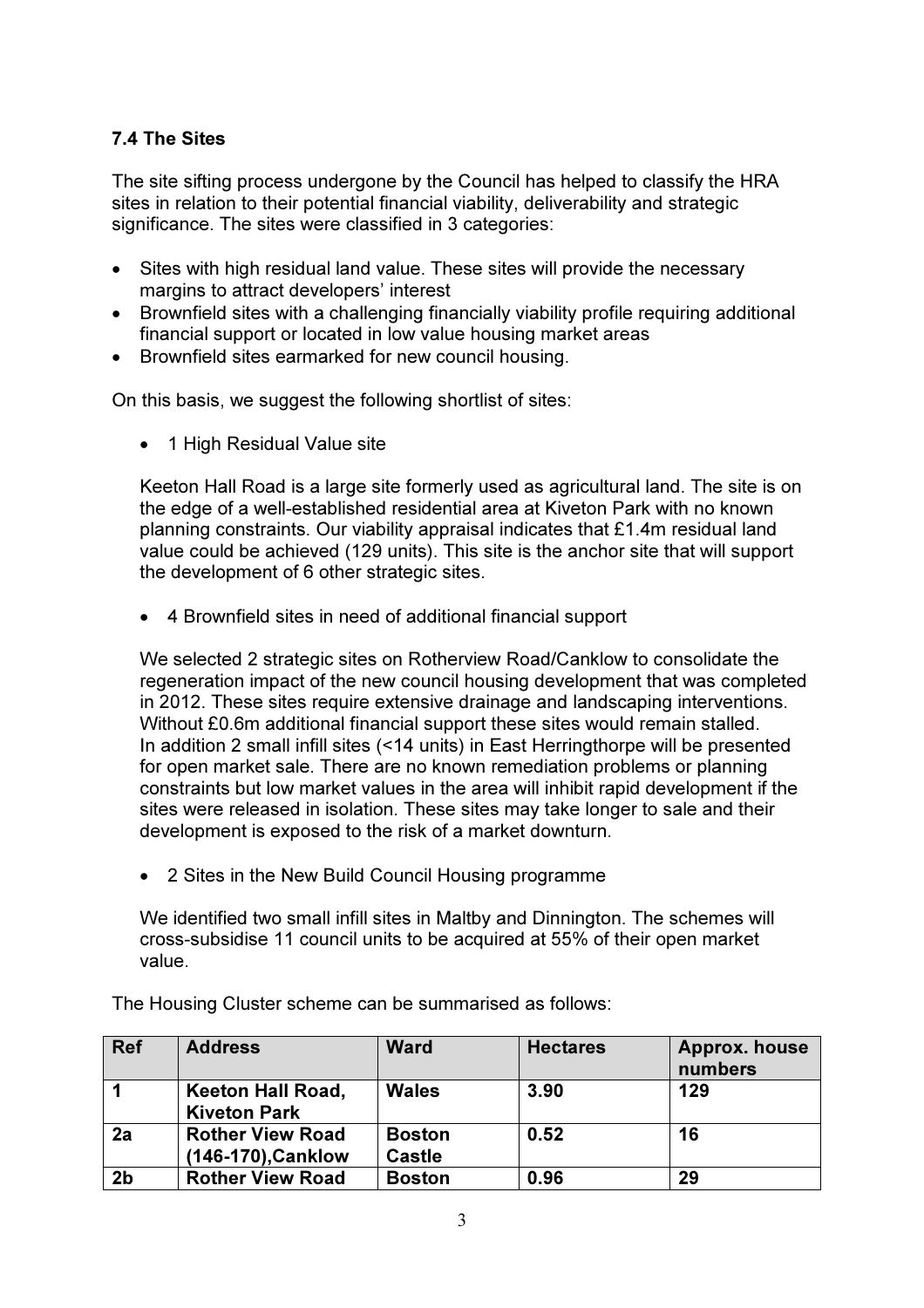|   | (opposite 16-98),<br><b>Canklow</b>           | <b>Castle</b>         |      |     |
|---|-----------------------------------------------|-----------------------|------|-----|
| 3 | <b>Farnworth Road</b><br>(East Herringthorpe) | East<br>Herringthorpe | 0.28 | 8   |
|   | <b>Conway Crescent</b>                        | East<br>Herringthorpe | 0.31 | 9   |
| 5 | <b>Gaskell Close</b>                          | <b>Maltby</b>         | 0.21 | 6   |
| 6 | <b>Shakespeare Drive</b>                      | <b>Dinnington</b>     | 0.17 | 5   |
|   |                                               | <b>Totals</b>         | 6.35 | 202 |

# 7.5 Enabling the opportunity

There are two approaches that could be adopted:-

The first is the simplest and quickest route and involves a straight forward disposal of multiple assets. It is a market led approach and the main advantage is speed of release and a modest capital receipt in return. The disadvantages are the Council loses control of the development programme and in all probability the good sites would get developed out first and we may not see the less viable sites developed until the housing market fully recovers. This option is not recommended when disposing of multiple sites.

The second approach is to tender the development and allow the market to respond to the opportunity offering best consideration to the Council. The procurement would need to be OJEU compliant. There are existing procurement frameworks which are compliant and could be used to speed up the process. To complete the selection of a developer, using a compliant framework, it would take a number of months. However once selection is made the Council can enter into a development agreement, which sets out how the sites will be developed and how overages are divided. Perhaps most important of all is the social value such a partnership approach can bring. This is the recommended approach.

### 7.6 Guiding Principles

The Council will need to be very clear about what its main aims and ambitions are in developing out the sites. It will set these out in principle in the advertisement to enable developers to express an interest and then in more detail in the invitation to tender documentation following shortlisting

Principles to be considered include

- Return to the Council for land or deferred receipt
- How development surpluses are shared
- The quality of development e.g. environmental credentials of new homes
- The level of development risk exposure
- Deliverability and pace of delivery
- Meet local housing needs
- 'Social Value' created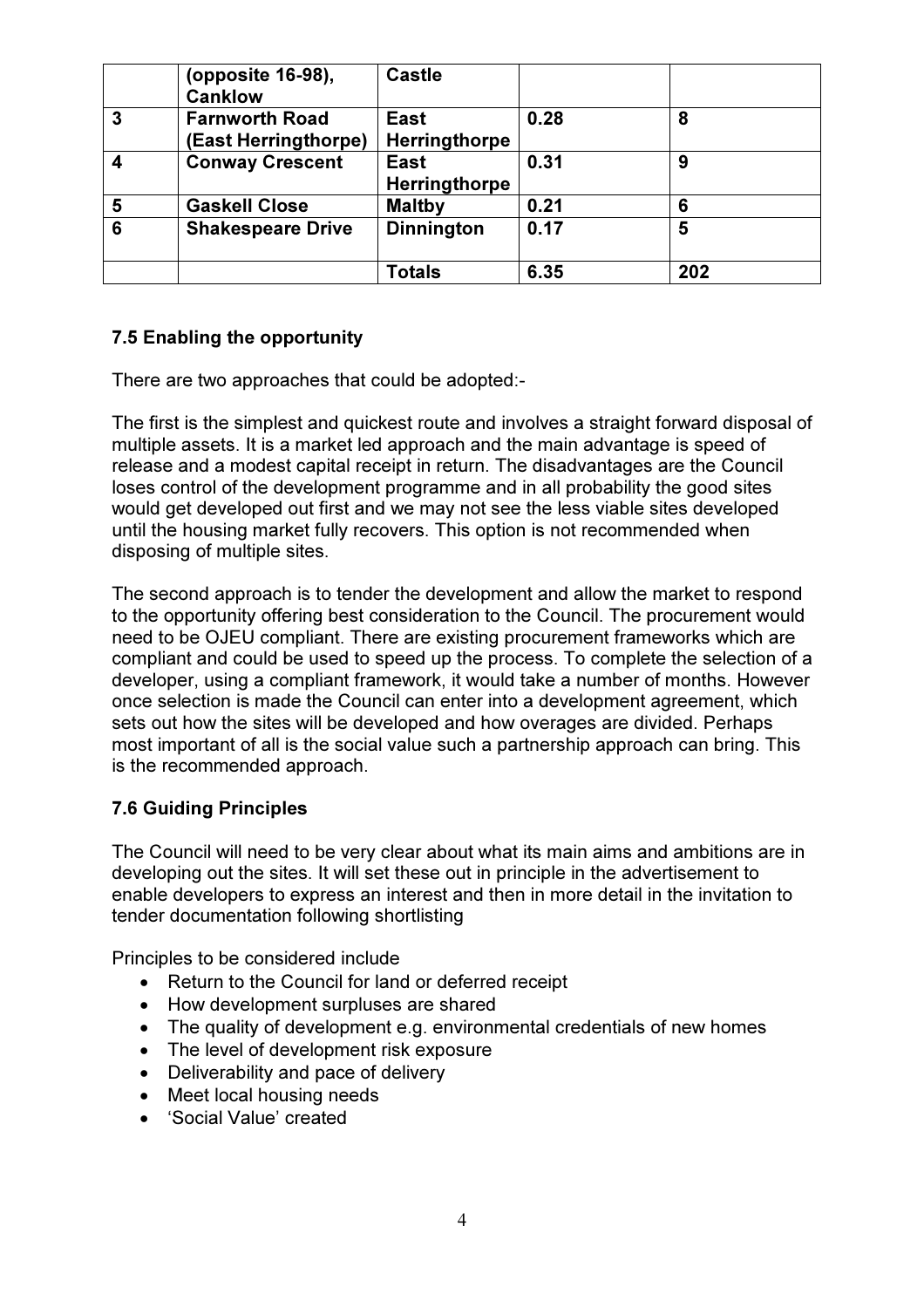# 7.7 Procurement Timetable

The Procurement Service has confirmed the most appropriate OJEU compliant route to market would be through the Homes and Communities Agency's (HCA's) Delivery Partner Panel (DPP2), this is a prequalified OJEU compliant Framework which is open to all Local Authorities at no cost.

| <b>Activity</b>                                                                                                                                                                            | <b>Timescale</b>   | <b>Comments</b>                                                                                                                                                                                                                                                                                                                                                                                                                                                                                                                                                                                   |
|--------------------------------------------------------------------------------------------------------------------------------------------------------------------------------------------|--------------------|---------------------------------------------------------------------------------------------------------------------------------------------------------------------------------------------------------------------------------------------------------------------------------------------------------------------------------------------------------------------------------------------------------------------------------------------------------------------------------------------------------------------------------------------------------------------------------------------------|
| Soft Market Testing with<br>one or more panel<br>members (Contractors)                                                                                                                     | $2 - 4$<br>weeks   | Panel members can provide FOC early stage advice<br>on the viability of a specific proposal prior to<br>Rotherham MBC taking it to market.                                                                                                                                                                                                                                                                                                                                                                                                                                                        |
| Advertise via the DPP<br>Portal seeking Panel<br>members to express<br>interest in the 6 sites                                                                                             | 1 week             | The HCA team will provide support and guidance<br>free of charge                                                                                                                                                                                                                                                                                                                                                                                                                                                                                                                                  |
| Issue a Sifting Brief to<br>those Panel Members<br>who have expressed an<br>interest<br>Panel members who have<br>expressed an interest<br>complete and return the<br><b>Sifting Brief</b> | 2 weeks            | This Sifting Brief Should comprise 4 to 5 questions<br>with very specific word limits (usually a maximum of<br>500 per answer) and should focus upon the relevant<br>experience of the Panel Members and not on any<br>Financial information e.g.<br>1. Provide 2 case studies of where you have<br>delivered new housing across multiple sites<br>as part of a single project.<br>Describe how you have led the community<br>2.<br>consultation process successfully on 2 other<br>similar schemes<br>Give examples of how you have maximised<br>3.<br>community investment on 2 similar schemes |
| Assess the Sifting Brief<br>responses and select a<br>shortlist of 3 to 5 bidders<br>to invite to Tender                                                                                   | 1 week             | Robust shortlisting at this stage reduces time and<br>cost at ITT assessment stage                                                                                                                                                                                                                                                                                                                                                                                                                                                                                                                |
| <b>Issue the Invitation To</b><br>Tender (ITT)<br><b>Shortlisted Bidders</b><br>develop & return Tenders                                                                                   | 8 weeks            | ITT needs to have clear questions with word limited<br>responses, as well as clear and transparent scoring<br>criteria e.g. 70% finance (the best land offer) and<br>30% Quality (split for example between deliverability<br>of the developments, achieving successful planning<br>permission, approach to the Considerate Contractors<br>scheme, approach to sustainability and employment<br>creation)                                                                                                                                                                                         |
| <b>Evaluate Tender returns</b><br>inc clarification meetings<br>and identify preferred<br>bidder                                                                                           | 3 Weeks            | Allow sufficient time to evaluate and have face to<br>face clarification meetings with bidders where<br>appropriate.                                                                                                                                                                                                                                                                                                                                                                                                                                                                              |
| Intent to award Letters<br>and de-briefs / 10 day<br>Standstill period                                                                                                                     | Minimum<br>11 days |                                                                                                                                                                                                                                                                                                                                                                                                                                                                                                                                                                                                   |
| Award                                                                                                                                                                                      |                    |                                                                                                                                                                                                                                                                                                                                                                                                                                                                                                                                                                                                   |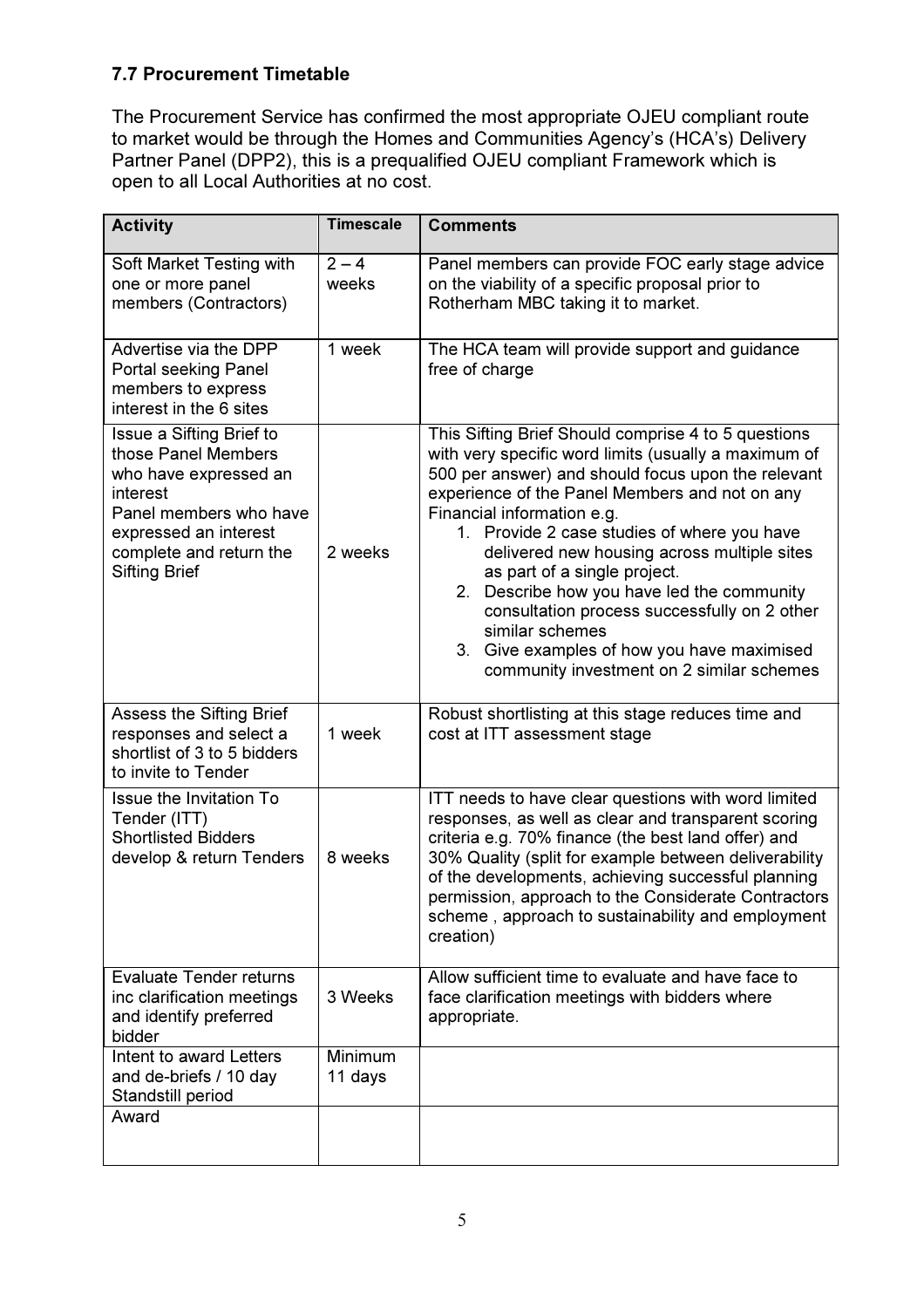# 7.8 Next Steps

- Commission full Valuation Appraisal of selected sites via EDS
- Engage Planning, Procurement and Legal Services to understand any development constraints and key contractual considerations
- Draft Expression of Interest Document for DPP2
- Draft ITT documents and issue to shortlisted developers
- Establish a task and finish officer group

### 8. Finance

It is recommended that the audit and asset management team is commissioned to prepare a valuation. This information will inform the council in the selection of the preferred bid and help to secure the best outcomes from the development of the sites. The review may conclude that other sites should be considered to secure the desired outcomes.

For the purpose of this report we have conducted a desk top appraisal of the sites to provide an analysis of the economics of the sites presented for residential development and estimate an overall residual land value. The methodology used is recognised nationally and known as Housing Zone Viability Appraisal (HZVA)

A robust assessment of viability was performed to consider the overall deliverability of the scheme and to take into account the combined impact of different calls on development for each location:

- Local housing market trends
- Affordable housing requirements
- Council Housing requirements
- CIL charge
- Residual value Land value expectation

The HZVA has been undertaken using an established residual value approach, using information provided by the Strategic Housing Investment Services and by private developers who are prospective partners for the development of residential sites in Rotherham.

The Housing Cluster scheme is estimated to deliver 202 new homes as follows:

- 144 new homes for sale on the open market across 4 sites,
- 58 social homes (affordable and/or council houses) across 4 locations.

The residual value for the scheme was assessed by deducting scheme costs from scheme revenue to arrive at a gross residual value. In this appraisal, scheme costs assume a return to the developer:

- 18% on Open Market units
- 9% on Affordable Housing units.

Development costs include build costs, abnormal costs and other costs such as professional fees, finance costs and marketing fees. The key assumptions are set out as follows:

• Building Costs Industry Standards (BCIS) and abnormal costs where applicable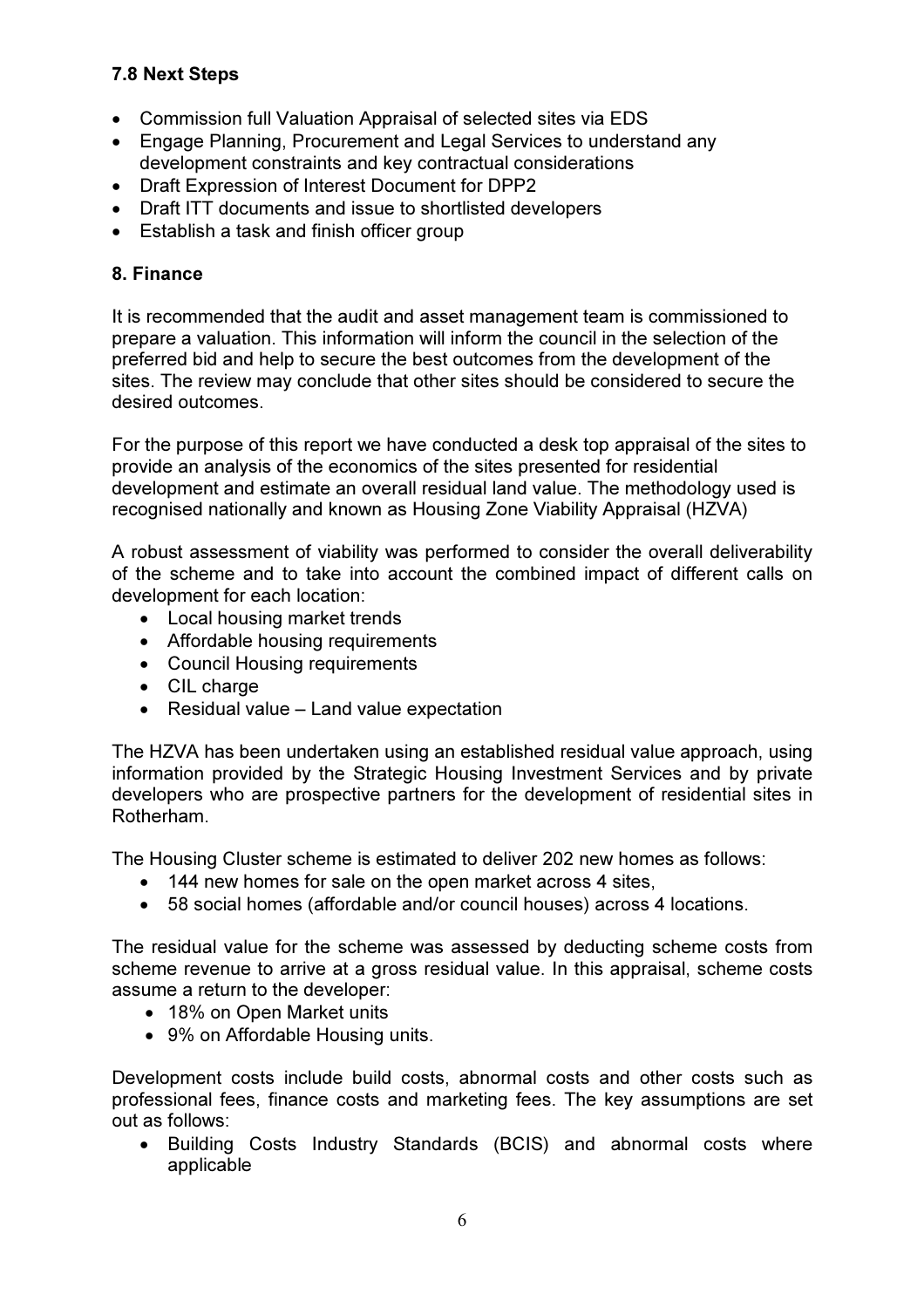- 55% of Open Market Value for affordable housing contribution
- 55% of Open Market Value for additional Council Housing
- 12% on costs
- 1.95% Interest
- £10 per m2 CIL contribution in Sheffield
- £15 per m2 CIL in Rotherham.

The results of the financial viability appraisal are summarised as follows:

| <b>Housing Cluster</b>    | £m     |
|---------------------------|--------|
| <b>Sales Value</b>        | £25.5m |
| <b>Development Value</b>  | £24.9m |
| <b>Net Residual Value</b> | £0.6m  |
| Land Value per OM unit    | £4,377 |
| New Homes Bonus           | £1.7m  |
|                           |        |
| Financing                 | £m     |
| HRA (on the basis of 58u) | £4.3m  |
| <b>Private Sector</b>     | £21.2m |

The project will generate over £1.7m NHB over 6 years.

Fees and Charges – These will be incurred mainly by the Audit and Asset Management Team and the Legal team, they will be attributed to a Strategic Housing Investment Service cost centre as an interim measure, but a budget will need to be identified to cover these costs.

Overages – The primary aim of the scheme is to bring residential developments to brownfield sites in council ownership and consolidate the regeneration activities that have taken place in previous years. An overage agreement for sharing profit will be included in the Development Agreement to ensure any uplift in value is shared. Overages would be apportioned between the council and the developer on an open book accounting basis.

### 9. Risks and Uncertainties

No support for the project scheme would result in a loss of £24.9m investment in the immediate term and the lost opportunity to create 58 new affordable homes in areas of housing needs.

The value of assets can fluctuate and is very much dependant on market conditions at the time of sale. It is uncertain at which point in the future our most difficult sites would become viable and generate a land receipt without further public funding support. The proposal to cluster sites with highly marketable sites that provide certainty of rapid sales is seen as a way of mitigating this and also ensuring that we achieve physical activity on the sites within the next three years.

An important driver for the scheme is to meet the demand for affordable housing in Rotherham and offer the opportunity for the council to acquire 11 new dwellings that are of the size and type that meets local demand. In addition, Rotherham will have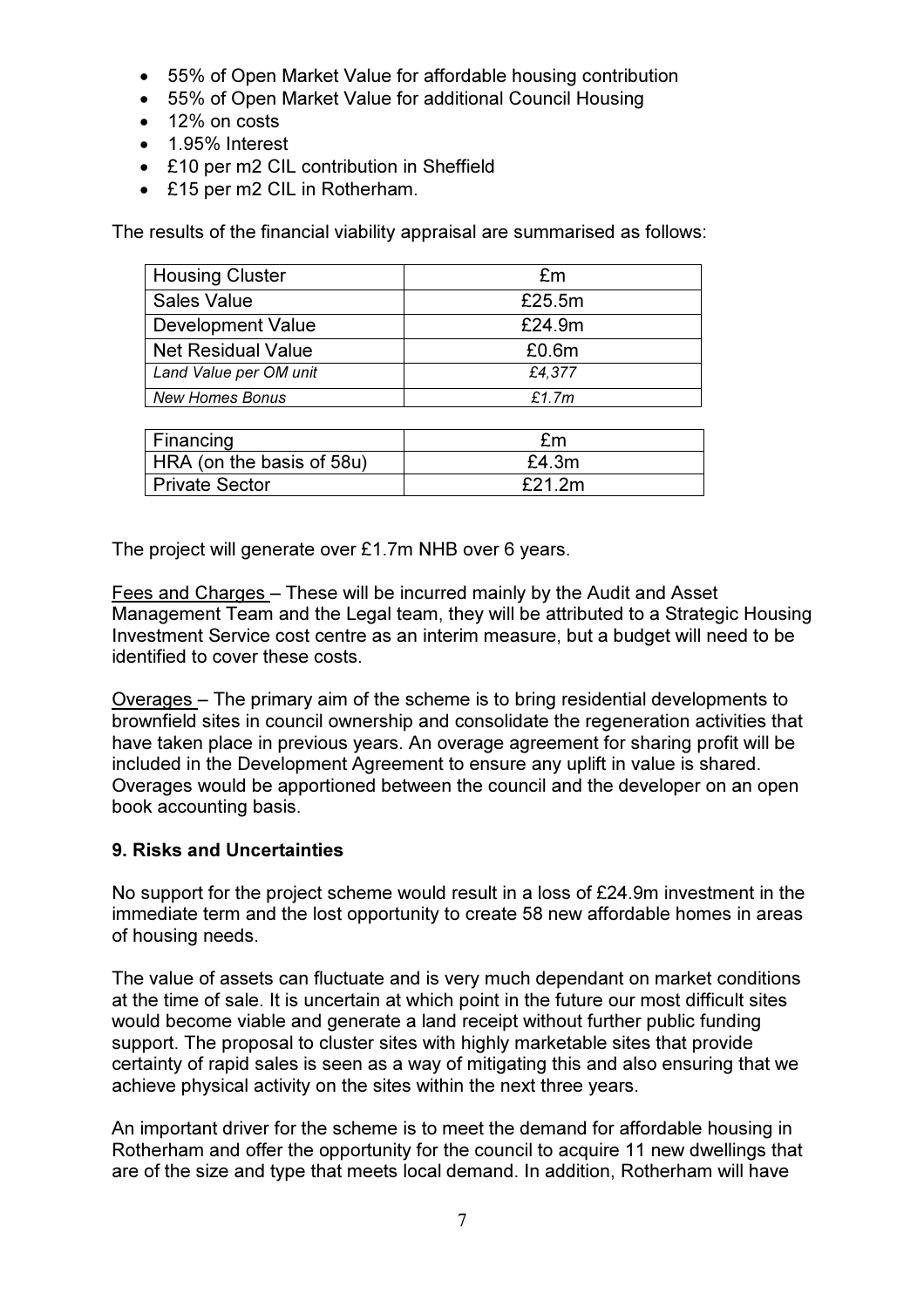the opportunity to acquire 47 section 106 dwellings at 55% of market value if HRA funding is available.

The financial viability appraisal gives an indication of the potential residual land value that can be generated by the development of a cluster of sites. Detailed site investigations will need to be undertaken to produce informed cost estimates and confirm the development value of each location. Site abnormal costs, values and build costs will need to be subject to assessment by the Quantity Surveying Service when development proposals are received and a preferred partner is selected. This will provide the Council with an accurate cost risk analysis.

The combination of sites selected for the Housing Cluster may not deliver the project outcomes within the expected timescale. A detailed valuation and appraisal report by the Audit and Asset Team will assess the market potential of the sites and their deliverability more accurately. The project may need to substitute sites if the overall development appraisal is unviable.

The developer partner may go in to financial difficulties and abandon the project, leaving the council will a stalled development. The development agreement will ensure that the land reverts back into council's ownership when sites are stalled. The phasing of the development will be designed to reduce to a minimum the financial exposure of the council if sites are stalled.

The private sector is expected to assume all development and commercial risks in exchange of 6.35 hectares of land and the guarantee of 58 affordable homes to be acquired by the council in a phased building programme. This should be reflected in the overage agreement to be negotiated with the preferred bidder.

#### 9.1 Main Assumptions

The Site Sifting Process and Open Market Sale Pipeline have been based on the following basic assumptions and parameters;

Assumptions:

- Planning position based only on UDP and Local Plan positions no formal consultation with planning
- No legal restrictions
- No formal valuations Estimated Market Value Methodology
- Potential unit numbers have been based on local averages and soft market testing information
- No site investigations only known site constraints have been considered
- Construction costs and developer margins based on similar schemes and soft market testing information

Strategy parameters:

- Avoid overlapping sites for disposal in the same area
- Blend scale and locations
- Consider benefits of consolidating sites
- Three year programme incl this year
- Consider disposal methods auction informal tender